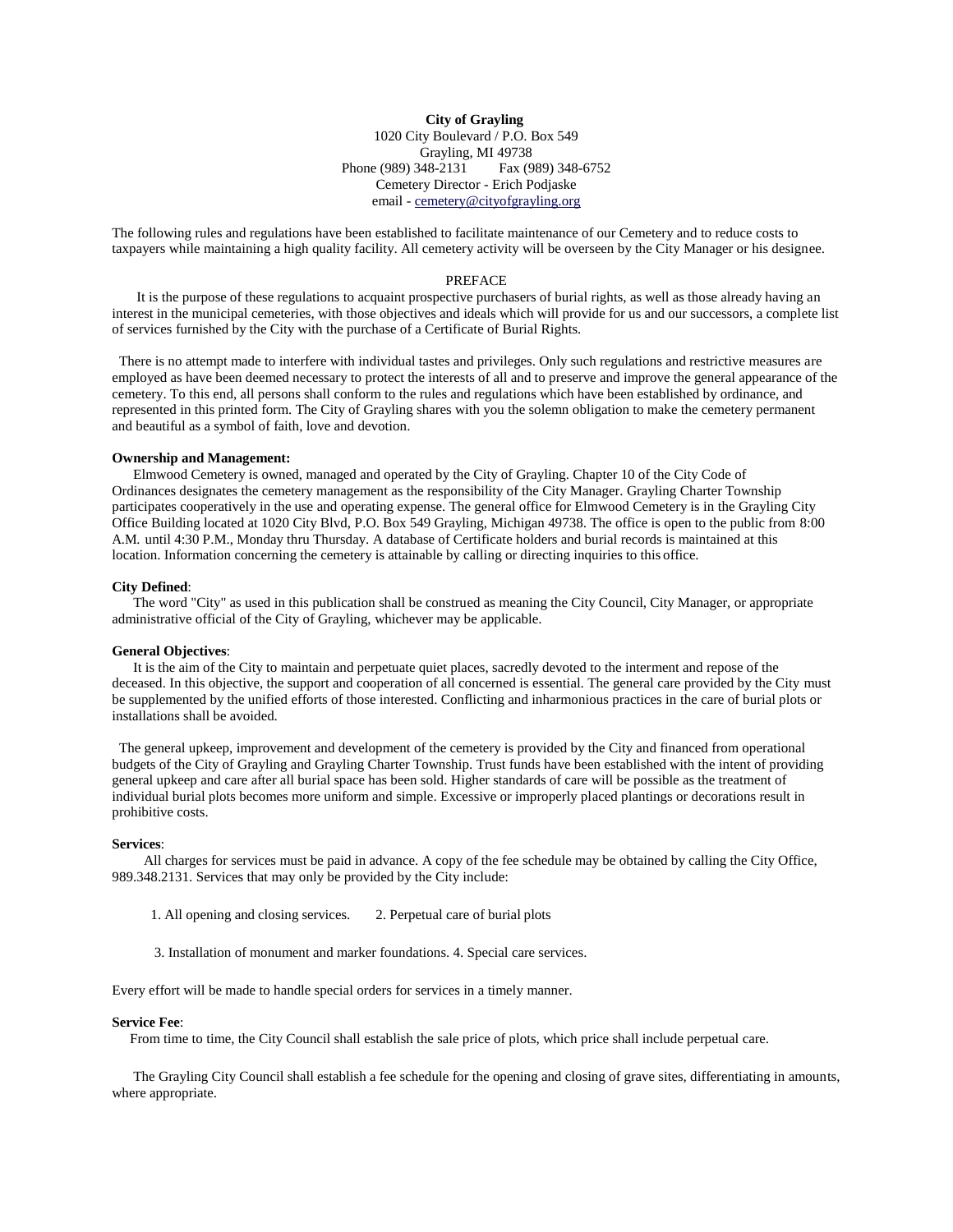Current fee schedules shall be kept in the City Clerk's Office and is available to the public upon request. Any fee schedule shall include, in bold print, the following statement: "Prices and fees herein contained are subject to change without notice by the City Council.

### **Plots**:

Every burial right sold shall be subject to the rules and regulations now in force or that may be hereafter adopted or amended for the maintenance and perpetual care of the cemetery.

The term plot owner shall be defined as the owner of burial rights, evidenced by a certificate of burial right, or by proved and recognized descent or devise from the original owner. Such a burial right shall be placed on record in the City Office.

A cemetery plot shall not be used for a purpose other than the burial of human remains and the placing of appropriate monuments, memorials, or markers.

When interment is sought for any person other than the owner of the designated burial space, or a member of his or her immediate family, special permission in writing of the owner(s) or authorized agent must be filed with the City and kept in permanent record prior to interment.

Burial rights are exempt from property taxes. All land remains the property of the City, purchase of burials rights are limited to such. The transfer of any burial space or part thereof to different ownership other than to the original purchaser's decedents shall not be allowed. The City will purchase any unused burial rights at the original purchase price. Those rights may then be sold to another burial rights holder at the current rate established by the City Council. The City will not recognize as owner any person(s) not shown as such by the cemetery records.

Unsightly objects erected or placed upon lots, out of harmony with the general landscape design as adopted by the city and detrimental to adjoining lot owners, shall not be permitted. Whenever objects of this nature are placed on lots, the city reserves the right to remove them without prior notice.

## **Perpetual Care**:

The purchase of every plot includes perpetual care and such care is made a part and condition of each sale. Perpetual care for plots purchased prior to this policy is now included. The perpetual care that the City agrees to provide shall consist of mowing of all plots at reasonable intervals; also trimming, reseeding, filling in sunken graves to the lot level, and trimming trees or shrubbery when necessary.

# **Placement of Trees , Shrubs and other Items**:

Before planting trees, shrubs or placing other items on graves, please contact the cemetery Sexton at the City Office for authorization. The City reserves the right to plant all trees and shrubs within the cemetery boundaries and will not permit the planting of trees or shrubs that are out of harmony with the general landscape design.

All trees, shrubs and adornments must be placed in the same plane as the monuments and headstones to accommodate the maintenance of the cemetery grounds.

The City reserves the right to remove, without notice, trees, shrubs and other items in violation of these rules, or which detract from or interfere with adjacent lots or are out of harmony with the general landscape design.

No person shall trim, prune or remove any branches from any tree or shrub in the cemetery, whether on their plot or not.

#### **Notice of Interments**:

Time and correct location of the grave, must be given to the cemetery Sexton at least 48 hours in advance of burial. For Monday funerals notice must be given no later than Thursday morning Winter burials shall require 96 hours of advance notice. Notice may be left at the City office or with the cemetery Sexton.

Interments will start when weather conditions permit in the spring, normally by April 15th. Interments will continue until weather conditions prohibit so, normally around December 15th. The City will continue burials throughout the winter until frost levels prohibit interments.

Orders by Funeral Directors for opening of graves will be construed as being orders from the plot owner. If the deceased is not the owner or a member of the owner's immediate family, written permission of the owner(s) or the authorized agent must be filed with the cemetery Sexton or City Office before interment is permitted. A burial permit is required at the time of interment. All funerals entering the cemetery after 2:00 P.M. on weekdays or on Saturdays will be charged a higher fee for any work necessary to complete the interment.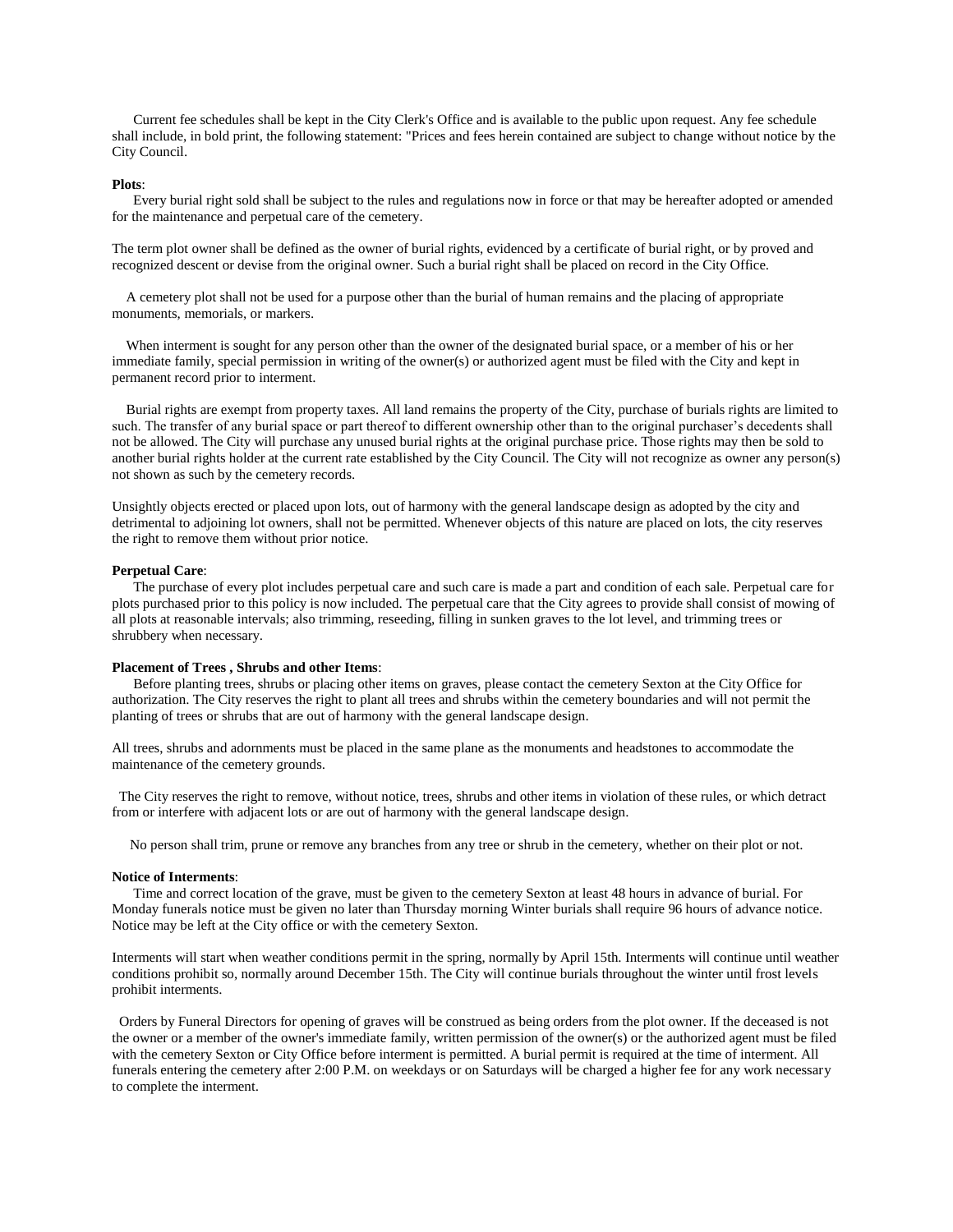### **Sunday / Holiday Burials:**

Burials on Sunday and legal holidays are prohibited, except when ordered by the Health Department, or with prior approval of the cemetery Sexton, those burials which are permitted during these times will be charged at the rate equal to that established for Saturdays. Legal holidays observed by the City of Grayling are:

| 1) New Years Day              | 6) Labor Day                        |
|-------------------------------|-------------------------------------|
| 2) Martin Luther King Jr. Day | 7) Veterans Day                     |
| 3) Presidents Day             | 8) Thanksgiving (Thursday & Friday) |
| 4) Memorial Day               | 9) Christmas Eve                    |
| 5) Independence Day           | 10) Christmas Day                   |

# **Grave Occupancy:**

The burial of two or more persons in one grave is not permitted, except mother and infant buried at the same time, twin children of same relation buried on the same day, or in the case of cremation.

### **Interments:**

Permission to inter in any plot in the cemetery shall not be granted unless the plot is fully paid for and/or any other charges incurred to the city have been paid for in full. An interment, once properly made, cannot be disturbed except upon written consent of the original owners, or their heirs, or by court order and with the necessary permits of the State Health Department. The same applies to the removal of the deceased from plots for transfer to other places for burial, whether within or outside the cemetery. This regulation also applies to private vaults.

### **Cremains**:

Cremains interments will be performed only by the cemetery personnel. The cemetery Sexton will mark out the location specified by the interment request.

### **Interment Vaults**:

Vaults are required of all interments and are to be of concrete construction, or similar durable material. The city reserves the right to approve the design of the vaults.

### **Winter Storage**:

Cemetery interments will be undertaken under normal conditions, or as weather conditions permit; frost and snow cover being a determining condition. Winter rates (Please see rate schedule) are in affect when snow removal is necessary for interment. Storage during the winter months will be in the cemetery mausoleum, storage fees will apply. The applicable storage fees are required to be paid in advance of storage. Storage fees are explained in the cemetery fee schedule.

#### **General Requirements**:

Lot owners should not complete the purchase of memorials until they have read and understand all rules concerning the placement, size, style and material of markers, monuments or memorials. All grave markers, monuments, or memorials must be approved by the cemetery Sexton or his designee prior to placement.

The use of sandstone, terra cotta, slate, artificial stone, wood or iron in any form is not permitted where exposed to the elements. Placement of plastic, wood, metal fencing or cement curbing around graves, the covering of graves with limestone, artificial turf, or any substance other than sod or planted grass turf is prohibited. The cemetery personnel will remove, without prior notice, substances violating this regulation.

### **Monuments:**

Monuments shall be defined as memorials used to identify family burial plots. Where monuments are allowed, not more than one shall be erected on each lot, and it must be in accord with the established rules and regulations that govern the cemetery. The location of any monument must be approved by the cemetery Sexton. All monuments must have a cement foundation which extends a minimum of 3" beyond all sides, a minimum of 4" deep and is flush with the grade level of the site.

### **Markers:**

Markers shall be defined as memorials used to identify individual graves. Grave markers shall have grade level foundations of concrete construction, extending a minimum of 3" beyond all sides, except those markers which are place at grade level in which case the foundation may be constructed below grade at a sufficient depth to assure the marker being no higher than grade level.